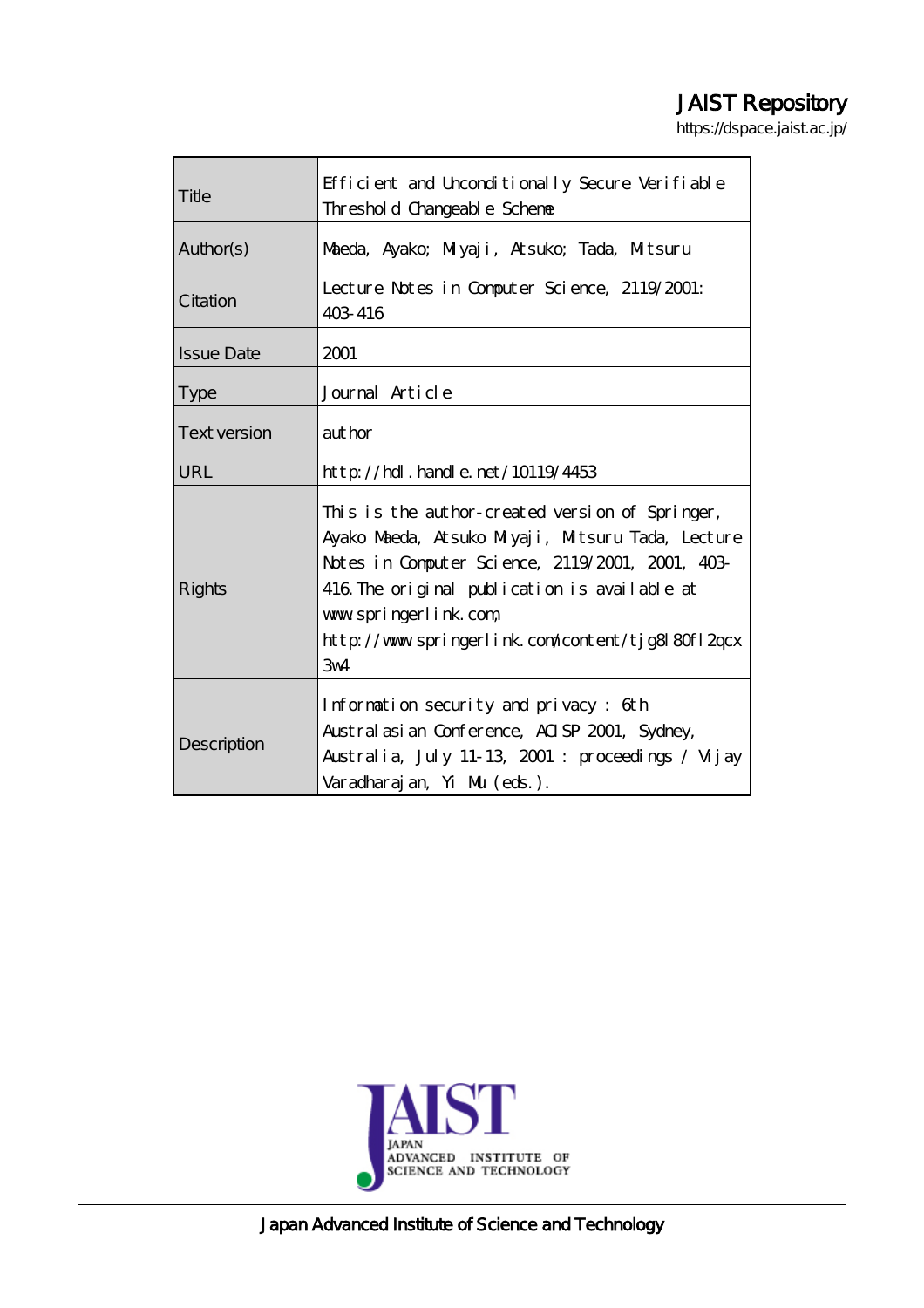# **Efficient and unconditionally secure verifiable threshold changeable scheme**

Ayako Maeda0, Atsuko Miyaji and Mitsuru Tada

School of Information Science, Japan Advanced Institute of Science and Technology (JAIST), Asahidai 1-1, Tatsunokuchi, Nomi, Ishikawa 923-1292, JAPAN.

**Abstract.** In this paper, we describe how to construct an efficient and unconditionally secure verifiable threshold changeable scheme, in which any participants can verify whether the share given by the dealer is correct or not, in which the combiner can verify whether the pooled shares are correct or not, and in which the threshold can be updated plural times to the values determined in advance. An optimal threshold changeable scheme was defined and given by Martin et. al., and an unconditionally secure verifiable threshold scheme was given by Pedersen. Martin's scheme is based on Blakley's threshold scheme whereas Pedersen's is based on Shamir's. Hence these two schemes cannot directly be combined. Then we first construct an *almost* optimal threshold changeable scheme based on Shamir's, and after that using Pedersen's scheme, construct a unconditionally secure verifiable threshold scheme in which the threshold can be updated plural times, say  $N$  times. Furthermore, our method can decrease the amount of information the dealer has to be publish, comparing with simply applying Pedersen's scheme N times.

# **1 Introduction**

In a secret sharing scheme, a *secret* is broken into several pieces so that certain subsets of those pieces can reconstruct the secret. In a protocol, *a dealer* has a secret, and breaks it into several pieces called *shares*. An entity given a share is called *a participant*, *a shareholder* or *a member* simply. In this paper, we adopt the term *participant*. The entity to gather shares and recover the secret, is called *the combiner*. Basically, a secret sharing is regarded as a strategy for some important data protection. On the other hand, it is useful also for multiparty computation, for example, electronic auction, electronic voting, and so on.

As the most popular secret sharing schemes, we can see Shamir's polynomialbased scheme [Sha79] and Blakley's geometry-based scheme [Bla79]. In that scheme, a secret is broken into  $n$  pieces so that the secret can reconstruct with any  $t \leq n$ ) pieces, and not so that any  $(t-1)$  pieces can determine the secret. Such a t is called *the threshold* of the scheme. Also we call such secret sharing schemes with the property given above  $(t, n)$ -threshold schemes.<br> $\frac{1}{0}$  Current affiliation of the first author: Alpha systems corporation

<sup>0</sup> Current affiliation of the first author: Alpha systems corporation.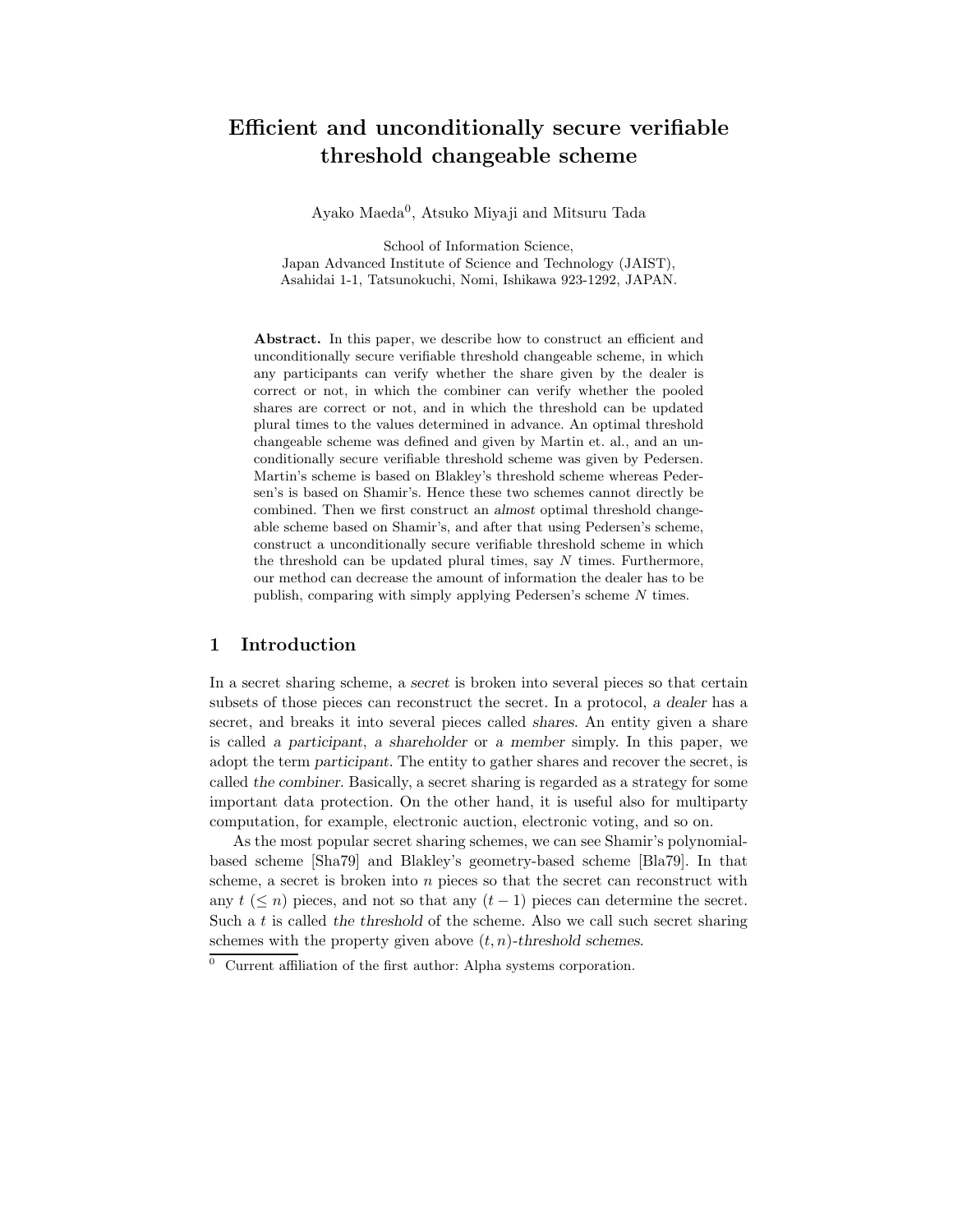There are some threshold schemes in which the threshold can be changed without reconstructing the system [TTO99,MPSW99]. In this paper, we generically call such schemes *threshold changeable schemes*. In [TTO99] and in the first part of [MPSW99], after the initial setting, no secure channels is required, and the schemes before and after the threshold is changed are set to be *perfect*. However the required share size, precise to say the entropy of each share, has to be equal to or greater than the twice of that of the secret. Hence if we construct a scheme in which the threshold can be changed  $N$  times, the required share size is equal to or greater than  $(N+1)$  times of that of the secret. On the other hand, in the latter part of [MPSW99], an optimal  $(t, n)$ -threshold scheme that is threshold changeable to  $t' > t$  is defined, and a concrete construction is actually<br>given  $(A \text{g} \text{ described later, we write as a } (t \rightarrow t' \text{m})$  threshold changeable scheme given. (As described later, we write as a  $(t \to t', n)$ -threshold changeable scheme<br>instead of writing as a  $(t, n)$  threshold scheme that is threshold changeable to  $t'$ ). instead of writing as a  $(t, n)$ -threshold scheme that is threshold changeable to  $t'.$ In that kind of a threshold changeable scheme, the scheme after the threshold change sacrifices the perfect security, but is an optimal  $(t-1, t', n)$ -ramp scheme.<br>Furthermore the scheme requires only the share size coinciding with the secret Furthermore the scheme requires only the share size coinciding with the secret size. Even in changing the threshold  $N$  times, this scheme requires the same size share as the secret size.

In Section 3, we define  $a(t \to t, n)$ -threshold changeable scheme, in which the threshold can be changed  $N(\geq 1)$  times, where  $\mathbf{t} = (t_1, t_2, \ldots, t_N)$  with  $t < t_k$ for  $1 \leq k \leq N$ . Note that in case  $N = 1$ , that scheme has already been defined by [MPSW99]. Each  $t_k$  is the threshold after the threshold is changed k times. The optimal  $(t \to t', n)$ -threshold changeable scheme given by [MPSW99] can<br>easily be extended to be a  $(t \to t, n)$  threshold changeable scheme. easily be extended to be a  $(t \to \mathbf{t}, n)$ -threshold changeable scheme.

In this paper, we discuss to make a  $(t \to \mathbf{t}, n)$ -threshold changeable scheme verifiable. By the technique by [Ped92], we can make a scheme non-interactive and unconditionally secure. The optimal  $(t \to t', n)$ -threshold changeable scheme<br>given by [MPSW00] is unfortunately based on [Bla70]. Since Bedeven's scheme given by [MPSW99] is unfortunately based on [Bla79]. Since Pedersen's scheme [Ped92] is based on Shamir's one [Sha79], it cannot directly be applied to that optimal  $(t \to \mathbf{t}, n)$ -threshold changeable scheme. Then we first construct, based on [Sha79], an *almost optimal*  $(t \to \mathbf{t}, n)$ -threshold changeable scheme. After that we contrive to make such a scheme verifiable so that the whole scheme required the dealer to publish much less information including the commitment than we simply construct a  $(t \to \mathbf{t}, n)$ -threshold changeable scheme by combining a  $(t \to t_1, n)$ -threshold changeable, a  $(t \to t_2)$ -threshold changeable scheme, ..., and a  $(t \rightarrow t_N, n)$ -threshold changeable scheme, and apply, to the whole scheme, the technique by [Ped92]  $(N + 1)$  times for the  $(t, n)$ -threshold scheme and for each  $(t_k, n)$ -threshold scheme  $(1 \leq k \leq N)$ .

# **2 Preliminaries**

First of all, we review some definitions on secret sharing schemes after giving our notations. Let s be a secret belonging to a set  $S$ . The secret s is broken into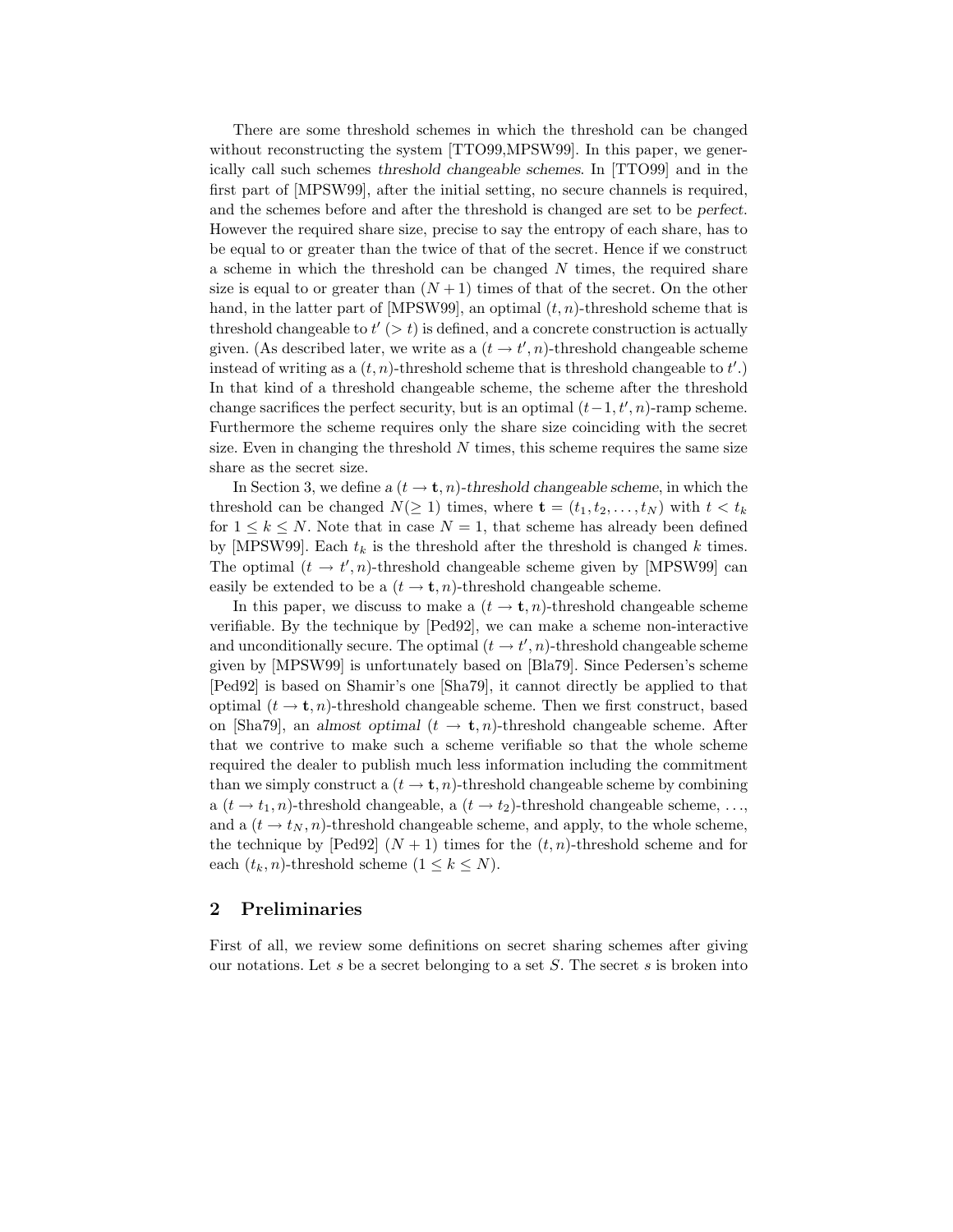*n* shares  $s_1, \ldots, s_n$ . Let  $\mathcal{P} = \{P_1, \ldots, P_n\}$  be the set of participants. We assume that each share  $s_i$  is securely distributed to the *i*-th participant  $P_i$ . Let  $P_i$  denote also the set of possible shares for the participant  $P_i$ . Similarly, we denote, by  $A$ , the set of the shares the participants in  $A\subset\mathcal{P}$  hold. We say that a set  $A\subset\mathcal{P}$ of shares can recover the secret s if  $H(S|\mathcal{A}) = 0$ , where  $H(*)$  denotes Shannon's entropy function. Such an A is called *an access set*. The set consists of all access sets is called *the access structure (of a secret sharing scheme)*.

#### **2.1 Threshold scheme**

A secret sharing scheme which has  $n$  participants, and whose access structure is of the form  $\{A \subset \mathcal{P} \mid \#A > t\}$  for some  $t \leq n$ , is called a  $(t, n)$ -threshold (secret sharing) scheme. In a  $(t, n)$ -threshold scheme, we, in general, have the following properties:  $H(S|\mathcal{A}) = 0$  if  $\#\mathcal{A} \geq t$  and  $H(S|\mathcal{A}) > 0$  otherwise.

**Definition 1.** A  $(t, n)$ -threshold scheme is said to be *perfect*, if  $H(S|\mathcal{A}) = H(S)$ holds for any set  $\mathcal{A} \subset \mathcal{P}$  such that  $\#\mathcal{A} \leq t$ . A perfect threshold scheme is said to be *ideal*, if  $H(P_i) = H(S)$  holds for any  $i (1 \leq i \leq n)$ .

We can easily see that Shamir's scheme [Sha79] is perfect and ideal. The following theorem states that there exists the lower bound for the share size in a perfect threshold scheme.

**Theorem 1 (in [Sti95]).** In a perfect  $(t, n)$ -threshold scheme, for any  $i$  (1  $\leq$  $i \leq n$ ,  $H(P_i) \geq H(S)$  holds.

#### **2.2 Ramp scheme**

As we can see in Theorem 1, in a perfect threshold scheme, there exists the lower bound for the share size. That means if  $H(P_i) < H(S)$  holds for some i, then the threshold scheme cannot be perfect. As a compromise between security and efficiency, *a ramp scheme* is introduced in [MPSW99].

**Definition 2.** A  $(t, n)$ -threshold scheme is said to be *a*  $(c, t, n)$ -ramp scheme if it satisfies the following properties:

$$
\begin{cases}\nH(S|\mathcal{A}) = 0, & \text{if } \# \mathcal{A} \ge t ; \\
0 < H(S|\mathcal{A}) < H(S), \\
H(S|\mathcal{A}) = H(S), & \text{if } \# \mathcal{A} \le c.\n\end{cases}
$$

In a ramp scheme, each share size can be smaller than the secret size. However the smaller the share size gets, the more the information on the secret is disclosed.

**Definition 3.** A  $(c, t, n)$ -ramp scheme is said to be *optimal*, if it has the property that  $H(S|\mathcal{A}) = \frac{t - r}{t - c} H(S)$  holds for any  $\mathcal{A} \subset \mathcal{P}$  such that  $\#\mathcal{A} = r$  and  $c \leq r \leq t$ .  $c \leq r \leq t$ .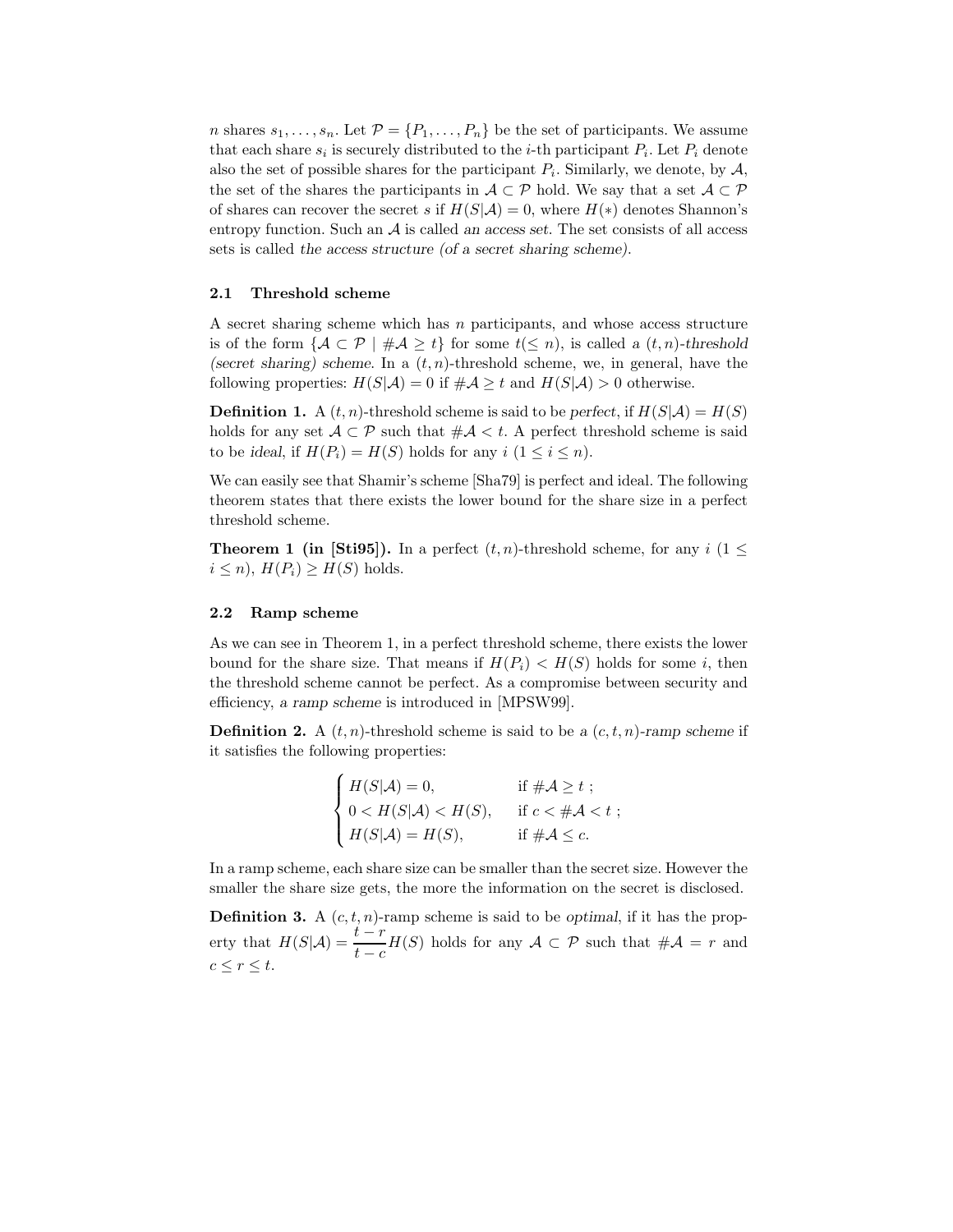It is shown by [JM96], that a  $(c, t, n)$ -ramp scheme with the property that  $H(P_i) = \frac{H(S)}{t - c}$  holds for each  $i$   $(1 \le i \le n)$  is optimal.

#### **2.3 Threshold changeable scheme**

In a secret sharing scheme, it often occurs that the access structure should to be changed before the secret is reconstructed. Furthermore the dealer may often be suspended after distributing shares. This is why we need a threshold scheme in which the threshold can be changed without any dealer assistance, and hereafter call such a scheme *a threshold changeable scheme*.

Here in a threshold changeable scheme, the first  $(t, n)$ -threshold scheme is denoted by  $\Pi$ , and the derived  $(t', n)$ -threshold scheme is denoted by  $\Pi'$ . The whole scheme is denoted by  $(\Pi, \Pi')$ . whole scheme is denoted by  $\langle \Pi, \Pi' \rangle$ .

As seen in Definition 4 given above, for a subset  $\mathcal{A} \subset \mathcal{P}$ , we denote the set of the images of respective elements by  $h_*$  by  $\mathcal{H}(\mathcal{A})$ . That is, for  $\mathcal{A} =$  ${P_{i_1}, \ldots, P_{i_\ell} \} \subset \mathcal{P}$ , we define  $\mathcal{H}(\mathcal{A})$  as follows:

$$
\mathcal{H}(\mathcal{A}) := h_{i_1}(P_{i_1}) \times h_{i_2}(P_{i_2}) \times \cdots \times h_{i_\ell}(P_{i_\ell}).
$$

**Definition 4 (in [MPSW99]).** We say that a perfect  $(t, n)$ -threshold scheme is called *threshold changeable to t'*, if there exist known functions  $h_i$  for  $1 \le i \le n$ ,<br>sugh that  $H(S|\mathcal{H}(A)) = 0$  for any  $A > t'$  and  $H(S|\mathcal{H}(A)) > 0$  for any  $\# A > t'$ such that  $H(S|\mathcal{H}(\mathcal{A})) = 0$  for any  $\mathcal{A} \ge t'$ , and  $H(S|\mathcal{H}(\mathcal{A})) > 0$  for any  $\#\mathcal{A} < t'$ <br>where  $\mathcal{A} \subset \mathcal{D}$  (In this paper, we simply write as a perfect  $(t, \lambda, t' | n)$  threshold where  $\mathcal{A} \subset \mathcal{P}$ . (In this paper, we simply write as a perfect  $(t \to t', n)$ -threshold<br>chargeable scheme instead of a perfect  $(t, n)$  threshold scheme that is threshold *changeable scheme* instead of a perfect  $(t, n)$ -threshold scheme that is threshold changeable to  $t'.$ )

In the definitions given above, each known function  $h_i$  has to satisfy the property that for any  $P_i$   $(1 \leq i \leq n)$ ,  $H(P_i|h_i(P_i)) > 0$  holds not so that  $s_i$  can uniquely figured out from  $s_i'$ . In this paper, we call each  $s_i$  *a full share* (or *share* simply), and each  $h_i(s_i)$  *a subshare.* 

Though [TTO99] presents an efficient way to derive  $\Pi'$  from  $\Pi$  both of which are perfect, in that scheme, the functions  $\{h_i\}$  do not satisfy the property given above. Hence when the threshold is changed, the corresponding secret also has to be simultaneously changed. Since we need to change not the secret but the threshold, we focus the methods given by [MPSW99]. The method given by the first part of [MPSW99] presents a threshold changeable scheme in which both  $\Pi$  and  $\Pi'$  are perfect. But that method requires each share of a threshold changeable scheme to be quite large. Concrete to say, letting  $\alpha$  and  $\beta$  denote the secret size and the share size, respectively, we have  $\beta > 2\alpha$  holds in such a threshold changeable scheme. Hence as described in the following section, if we extend a threshold changeable scheme so that the threshold can be changed plural times, say  $N(\geq 2)$  times, then the required share size  $\beta$  is equal to or greater than  $(N+1)$  times of the secret size, i.e.  $\beta \geq (N+1)\alpha$ . For efficiency of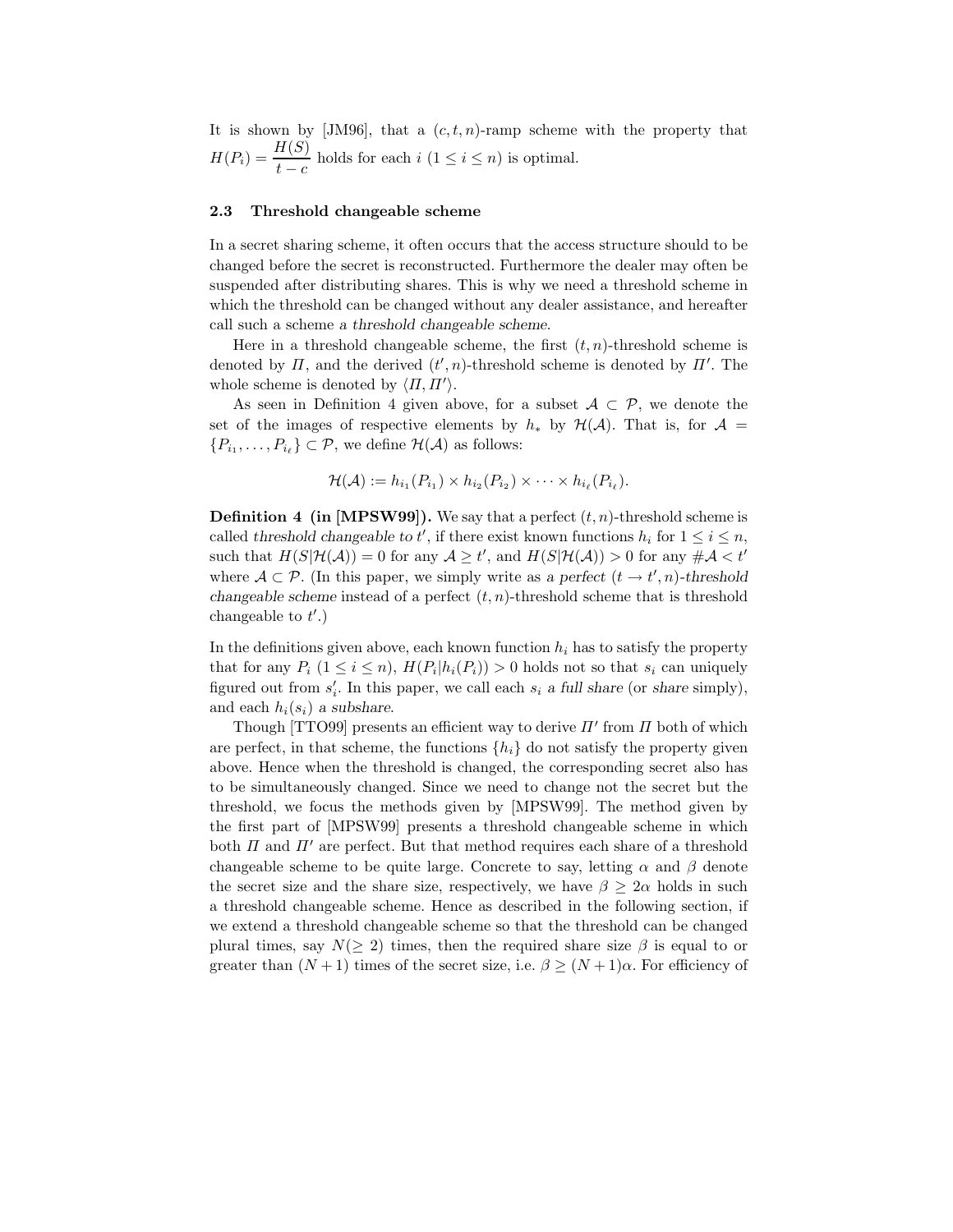the whole scheme, we aim at a perfect threshold changeable scheme in which  $\Pi$ is ideal as the latter part of [MPSW99] even if the perfect security is lost.

We can easily see that a perfect  $(t \to t', n)$ -threshold changeable scheme<br> $H'$  in which  $H$  is a  $(t, n)$  threshold scheme and  $H'$  is a  $(t', n)$  threshold  $\langle \Pi, \Pi' \rangle$ , in which  $\Pi$  is a  $(t, n)$ -threshold scheme and  $\Pi'$  is a  $(t', n)$ -threshold scheme, has the property that  $H(S|\mathcal{H}(A)) = 0$  if  $\#A \ge t'$  and  $H(S|\mathcal{H}(A)) =$ scheme, has the property that  $H(S|\mathcal{H}(A)) = 0$  if  $\#\mathcal{A} \ge t'$  and  $H(S|\mathcal{H}(A)) =$ <br> $H(S)$  if  $\#\mathcal{A} \ge t$  gings  $\#\mathcal{A} \le t$  implies  $H(S) \ge H(S|\mathcal{H}(A)) \ge H(S|\mathcal{A}) = H(S)$  $H(S)$  if  $\#\mathcal{A} < t$ , since  $\#\mathcal{A} < t$  implies  $H(S) \geq H(S|\mathcal{H}(\mathcal{A})) \geq H(S|\mathcal{A}) = H(S)$ .

#### **2.4Efficiency measure**

Let  $\langle \Pi, \Pi' \rangle$  be a perfect  $(t \to t', n)$ -threshold changeable scheme. Then the efficiency of such a scheme can be measured by the followings:

- (1) The maximum and average size of the share which needs to be stored by participants, and which is denoted by  $H(P_i)$  for  $1 \leq i \leq n$ ;
- (2) The amount of information which needs to be derivered for reconstruction of the secret at the pooling time, and denoted by  $\sum_{i \in A} H(h_i(P_i))$  for  $A \subset \mathcal{P}$ <br>where  $\# A = \#$ . where  $\#\mathcal{A} = t'$ ;<br>The size of she
- (3) The size of shares after update of the threshold denoted by  $H(h_i(P_i))$  for  $1 \leq i \leq n$ .

**Theorem 2 (in [MPSW99]).** Let  $\langle \Pi, \Pi' \rangle$  be a perfect  $(t \to t', n)$ -threshold changeable scheme using functions  $[h]$ ,  $\ldots$ . Then the followings hold: changeable scheme using functions  $\{h_i\}_{1\leq i\leq n}$ . Then the followings hold:

- (1)  $H(P_i) \geq H(S)$  holds for each  $i$   $(1 \leq i \leq n);$
- (2)  $\sum_{i\in\mathcal{A}} H(h_i(P_i)) \geq \frac{t'}{t'-t+1}H(S)$  holds for every  $\mathcal{A}\subset\mathcal{P}$  with  $\#\mathcal{A}=t'$ ;  $t'-t+1$
- (3) max<sub>1≤i≤n</sub>{ $H(h_i(P_i))$ } ≥  $\frac{1}{t'-t+1}H(S)$  holds.

Note that  $\max_{1 \leq i' \leq n} \{H(h_{i'}(P_{i'}))\} = H(h_i(P_i))$  for each  $i$   $(1 \leq i \leq n)$ , if  $\{h_i\}$ is common among the participants, and if all  $P_i$ 's come from the same domain with the same probability.

**Definition 5 (in [MPSW99]).** We say that a perfect  $(t \rightarrow t', n)$ -threshold changeable scheme that is threshold changeable to  $t'$  is ordinal if each bound changeable scheme that is threshold changeable to  $t'$  is *optimal*, if each bound<br>in Theorem 2 is not with equality in Theorem 2 is met with equality.

**Corollary 1.** If a perfect  $(t \to t', n)$ -threshold changeable scheme  $\langle \Pi, \Pi' \rangle$ , is original, then  $\Pi$  is ideal and then  $\Pi'$  is an ortimal  $(t \to t', n)$  ramp scheme optimal, then  $\Pi$  is ideal and then  $\Pi'$  is an optimal  $(t-1, t', n)$ -ramp scheme.

In addition to the definition given above, we define the slightly loose property of a threshold changeable scheme.

**Definition 6.** Let  $\langle \Pi, \Pi' \rangle$  be a perfect  $(t \to t', n)$ -threshold changeable scheme<br>using functions  $[h]_{\text{max}}$ . Then the whole scheme is defined to be almost ontiusing functions  $\{h_i\}_{1 \leq i \leq n}$ . Then the whole scheme is defined to be *almost optimal* if the following holds: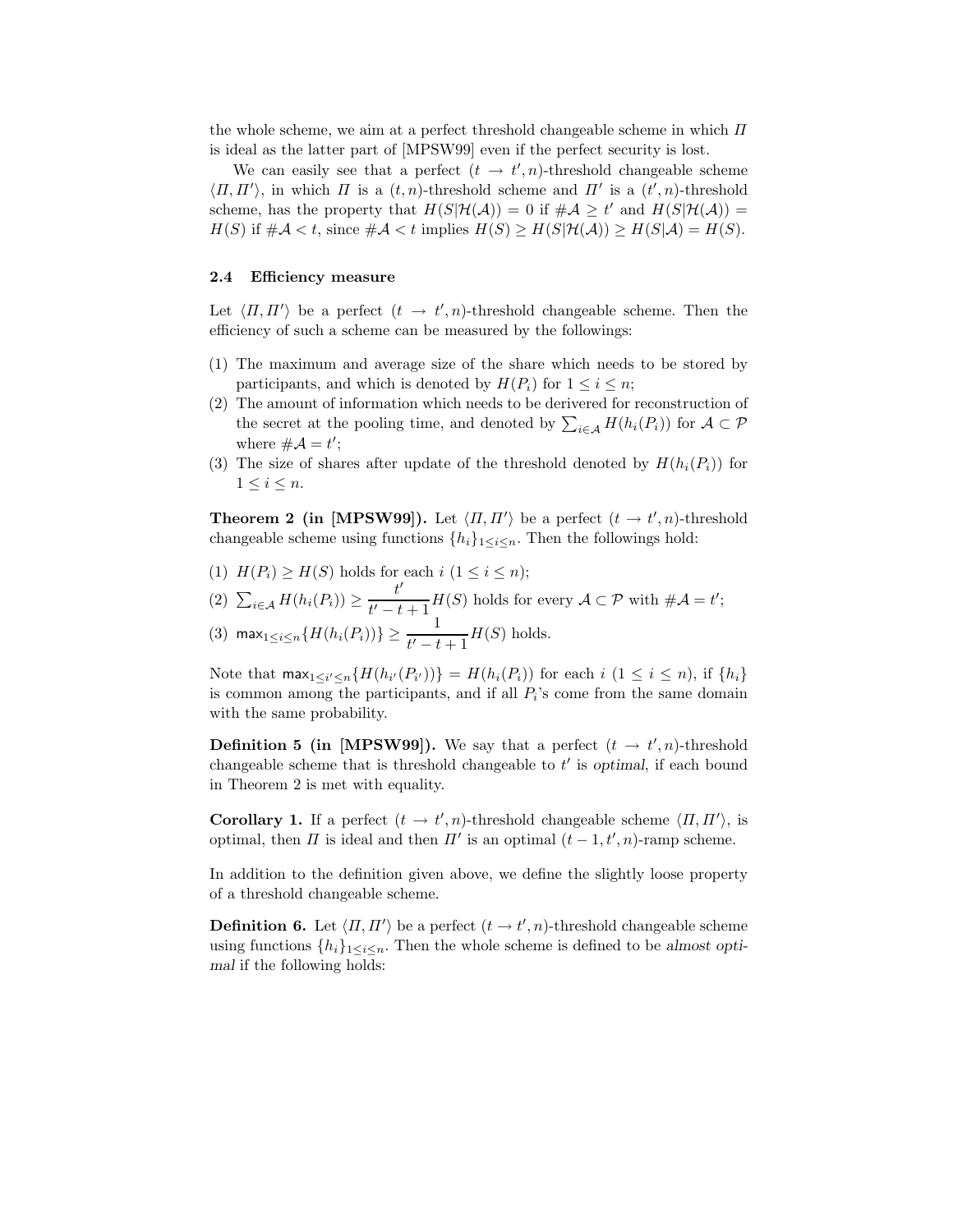- (1)  $H(P_i) = H(S)$  holds for each  $i$   $(1 \leq i \leq n);$
- (2)  $0 \leq \sum_{i \in \mathcal{A}} H(h_i(P_i)) \frac{t'}{t'-t+1} H(S) \leq c_1$  holds for every  $\mathcal{A} \subset \mathcal{P}$  with  $t'-t+1$ <br>0 indepen  $#A = t'$  and some  $c_1 \geq 0$  independent of  $H(S)$  or n;
- (3) 0 ≤ max<sub>1≤i≤n</sub>{ $H(h_i(P_i))$ }  $\frac{1}{t'-t+1}H(S) \leq c_2$  holds for some  $c_2 \geq 0$  $t'-t+1$ <br> $H(S)$ , t, t which does not depend upon  $H(S)$ , t, t' or n.

From the definition, we can immediately see that an optimal threshold changeable scheme is an almost optimal one in a special case  $c_1 = c_2 = 0$ .

#### **2.5 Verifiable secret sharing scheme**

*A verifiable secret sharing scheme* enables each participant to check whether her share given by the dealer is indeed correct, or not, and also the combiner to check whether each pooled share is indeed correct, or not. A verifiable secret sharing scheme is applied as tools for secure multi-party computation and for key management. In this paper, we extend our proposed threshold changeable scheme to be verifiable using the method given by [Ped92], since it provides unconditional security and non-interactivity among the dealer and the participants.

## **3 Threshold scheme with** *N***-time threshold changeability**

In this section, we first extend a perfect  $(t \to t', n)$ -threshold changeable scheme  $\langle \Pi, \Pi' \rangle$  to a perfect  $(t \to \mathbf{t}, n)$ -threshold changeable scheme  $\langle \Pi, \Pi_1, \dots, \Pi_N \rangle$ ,<br>where  $\mathbf{t} = (t_1, t_2)$  with  $t \le t_1$  for each  $k_1 (1 \le k \le N)$  and with  $t_1 \ne t_2$ . where  $\mathbf{t} = (t_1, \ldots, t_N)$  with  $t < t_k$  for each  $k \ (1 \leq k \leq N)$  and with  $t_k \neq t_{k'}$ for  $k \neq k'$ . In such a scheme, without the dealer assistance, the threshold can<br>be shaped one ofter another that is from t to ty from ty to ty and so  $\Omega<sup>1</sup>$ be changed one after another, that is, from t to  $t_1$ , from  $t_1$  to  $t_2$ , and so on<sup>1</sup>, under the assumption that the secret has not been recovered before the threshold is changed, and that no share has been pooled. We name each derived  $(t_k, n)$ threshold scheme  $\Pi_k$ . The dealer publishes a set of functions  $\{h_i^{(k)}\}_{1 \leq k \leq N}$  so<br>that the perticipants can compute their subshare for  $\{\Pi_k\}_{k \geq N}$  is the property that the participants can compute their subshare for  $\{I\}_{k\geq k\leq N}$  by themselves. For a participant  $P_i$  given a share  $s_i$ , her subshare for  $\Pi_k$  is computed as  $h_i^{(k)}(s_i)$ .<br>For a set  $A \subseteq \mathcal{D}$ , the set of their subshares for  $\Pi_k$  is denoted by  $\mathcal{H}^{(k)}(A)$ , that For a set  $A \subset \mathcal{P}$ , the set of their subshares for  $\Pi_k$  is denoted by  $\mathcal{H}^{(k)}(\mathcal{A})$ , that is we define  $\mathcal{H}^{(k)}(\mathcal{A})$  as follows: is, we define  $\mathcal{H}^{(k)}(\mathcal{A})$  as follows:

$$
\mathcal{H}^{(k)}(\mathcal{A}) := h_{i_1}^{(k)}(P_{i_1}) \times h_{i_2}^{(k)}(P_{i_2}) \times \cdots \times h_{i_\ell}^{(k)}(P_{i_\ell}),
$$

where  $\mathcal{A} = \{P_{i_1}, P_{i_2}, \ldots, P_{i_\ell}\}\.$  Note that the thresholds  $(t_1, \ldots, t_N)$  have to be determined in advance, since we assume that the dealer is suspended after the initial setting of the scheme. Formally, a  $(t \to \mathbf{t}, n)$ -threshold changeable scheme is defined as follows.

<sup>&</sup>lt;sup>1</sup> We may regard this kind of scheme as one in which the threshold can be changed to an arbitrary values among  $\{t_1, t_2, \ldots, t_N\}$  each of which is, in advance, determined.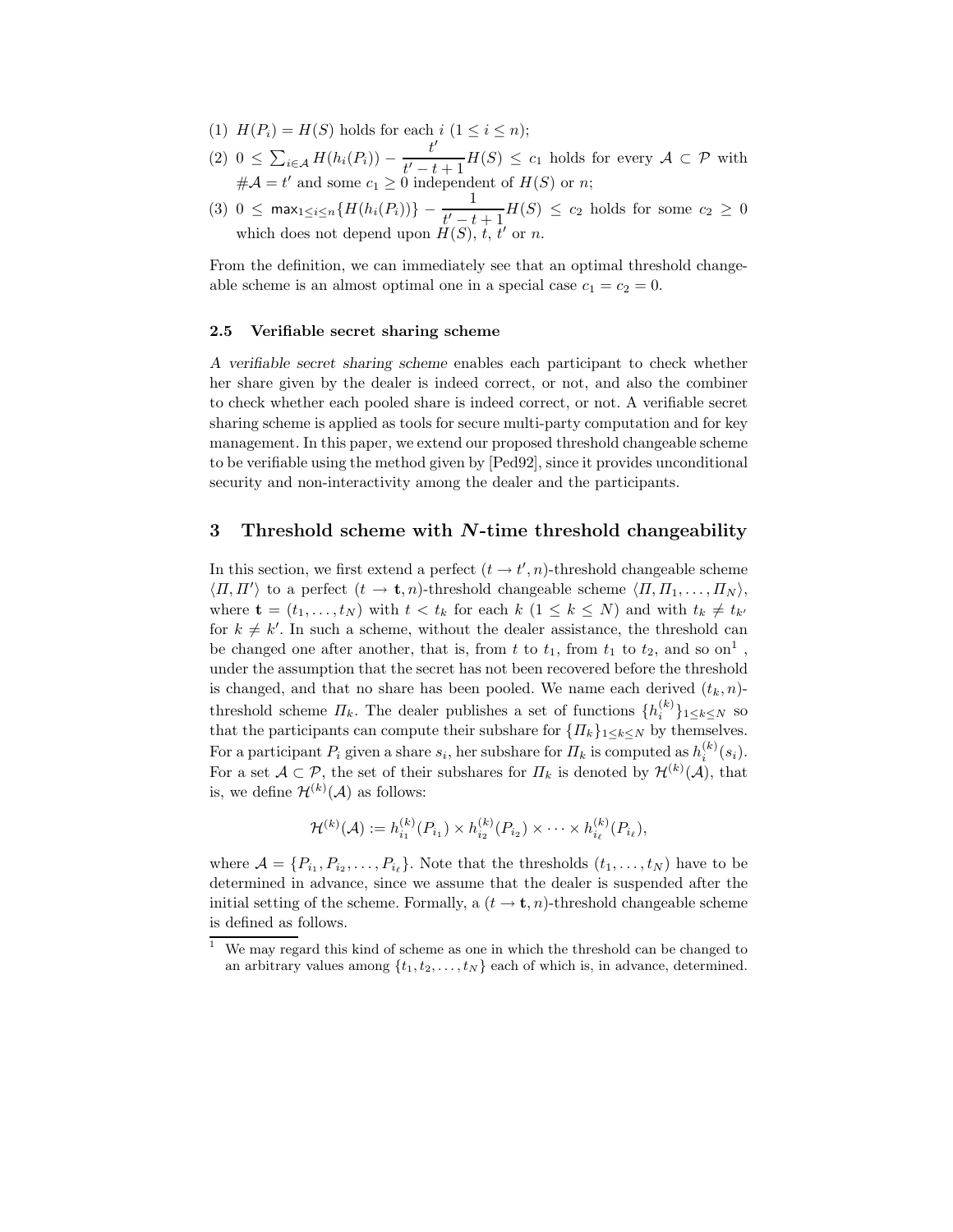**Definition 7.** Let **t** be  $(t_1, \ldots, t_N)$  with  $t_k > t$  for each  $k$  ( $1 \leq k \leq N$ ). A  $(t \rightarrow t, n)$ -threshold changeable scheme is a  $(t, n)$ -threshold scheme, in which for  $1 \leq i \leq n$  and  $1 \leq k \leq N$ , there exist known functions  $h_i^{(k)}$  such that  $H(S|\mathcal{H}^{(k)}(A)) = 0$  for any  $A > t$ , and  $H(S|\mathcal{H}^{(k)}(A)) > 0$  for any  $\# A > t$ .  $H(S|\mathcal{H}^{(k)}(\mathcal{A})) = 0$  for any  $\mathcal{A} \ge t_k$ , and  $H(S|\mathcal{H}^{(k)}(\mathcal{A})) > 0$  for any  $\#\mathcal{A} < t_k$ where  $\mathcal{A} \subset \mathcal{P}$ .

The properties of "*optimal*" and "*almost optimal*", can be defined also for a perfect  $(t \to \mathbf{t}, n)$ -threshold changeable scheme.

**Definition 8.** A perfect  $(t \rightarrow t,n)$ -threshold changeable scheme  $\langle \Pi, \Pi_1, ..., \Pi_N \rangle$ is said to be *optimal* (or *almost optimal*), if each threshold changeable scheme  $\langle \Pi, \Pi_k \rangle$   $(1 \leq k \leq N)$  is optimal (or almost optimal, respectively), and if for distinct k and k',  $\Pi_k$  and  $\Pi_{k'}$  are independent of each other, that is, if it holds<br>that  $I(k^{(k)}(D), k^{(k')}(D)) = 0$  for such and  $k'$  with  $k \neq k'$ that  $I(h_i^{(k)}(P_i); h_i^{(k')}(P_i)) = 0$  for any k and k' with  $k \neq k'$ .

The equation  $I(h_i^{(k)}(P_i); h_i^{(k')}(P_i)) = 0$  means that the subshare for  $\Pi_k$  gives no information on the subshare for  $\Pi_{k'}$ . In the following, we construct a perfect  $(t \to \mathbf{t}, n)$ -threshold changeable scheme  $\langle \Pi, \Pi_1, \ldots, \Pi_N \rangle$  based on [Sha79], in which  $\Pi$  is ideal. From now on, we omit the subscript of  $h_i^{(k)}$  and write as  $h^{(k)}$ , since in this paper,  $\{h_i^{(k)}\}$  is common among the participants for each k<br> $(1 \leq k \leq N)$ . By defining  $[h^{(k)}]$  as in Section 3.2, the following  $(t \to +\infty)$ .  $(1 \leq k \leq N)$ . By defining  $\{h^{(k)}\}$  as in Section 3.2, the following  $(t \to \mathbf{t}, n)$ threshold changeable scheme can be shown to be almost optimal.

# **3.1 Construction of a perfect threshold changeable scheme with** *N***-time threshold changeability**

Let  $n$  be the number of participants. For simplicity, we assume that the thresholds t and  $\mathbf{t} = (t_1, \ldots, t_N)$  with  $t < t_k \leq n$  for  $1 \leq k \leq N$ , satisfy  $(2 \leq)t < t_1 <$  $t_2 < \cdots < t_N \leq n$ . Let q be a prime of the length L such that L is a multiple of  $lcm(t_1 - t + 1,...,t_N - t + 1)$ . Note that the prime q satisfies  $q = 2^L - \varepsilon$ with  $\varepsilon < 2^{L-1}$ . Then for the secret  $s \in \mathbb{Z}_q$ , the dealer constructs a perfect  $(t \rightarrow \mathbf{t}, n)$ -threshold scheme as follows:

- (i) First the dealer constructs Shamir's  $(t, n)$ -threshold scheme for the secret  $s \in \mathbb{Z}_q$ . That means, the dealer chooses a degree at most  $(t-1)$  polynomial  $f(x) = a_{0,1}x + a_{0,2}x^2 + \cdots + a_{0,t-1}x^{t-1} \in \mathbb{Z}_q[x]$  with  $f(0) = s$ . Each (full) share  $s_i$  for  $P_i$  is defined to be  $f(i)$  (mod q).
- (ii) The dealer provides N public function  $\{h^{(k)}\}_{1\leq k\leq N}$  such that for all i and k,  $H(h^{(k)}(P_i)|P_i) = 0$  and  $H(P_i|h^{(k)}(P_i)) > 0$ ,  $(1 \le i \le n, 1 \le k \le N)$ .<br>(A concrete example of the set  $[h^{(k)}]$  is given the following subsection). For (A concrete example of the set  $\{h^{(k)}\}$  is given the following subsection.) For each participant  $P_i$ , her subshare  $s_i^{(k)}$  for the  $(t_k, n)$ -threshold scheme  $\Pi_k$ , is defined by  $h^{(k)}(s_i)$ .
- (iii) To construct  $\Pi_1$  from  $\Pi$ , the dealer figures out the polynomial  $f_1(x)$  for a  $(t_1, n)$ -threshold scheme  $\Pi_1$  using  $f(x)$ .  $f_1(x)$  is of the form:

$$
f_1(x) = f(x) + a_{1,t}x^t + a_{1,t+1}x^{t+1} + \dots + a_{1,t+n-1}x^{t+n-1},
$$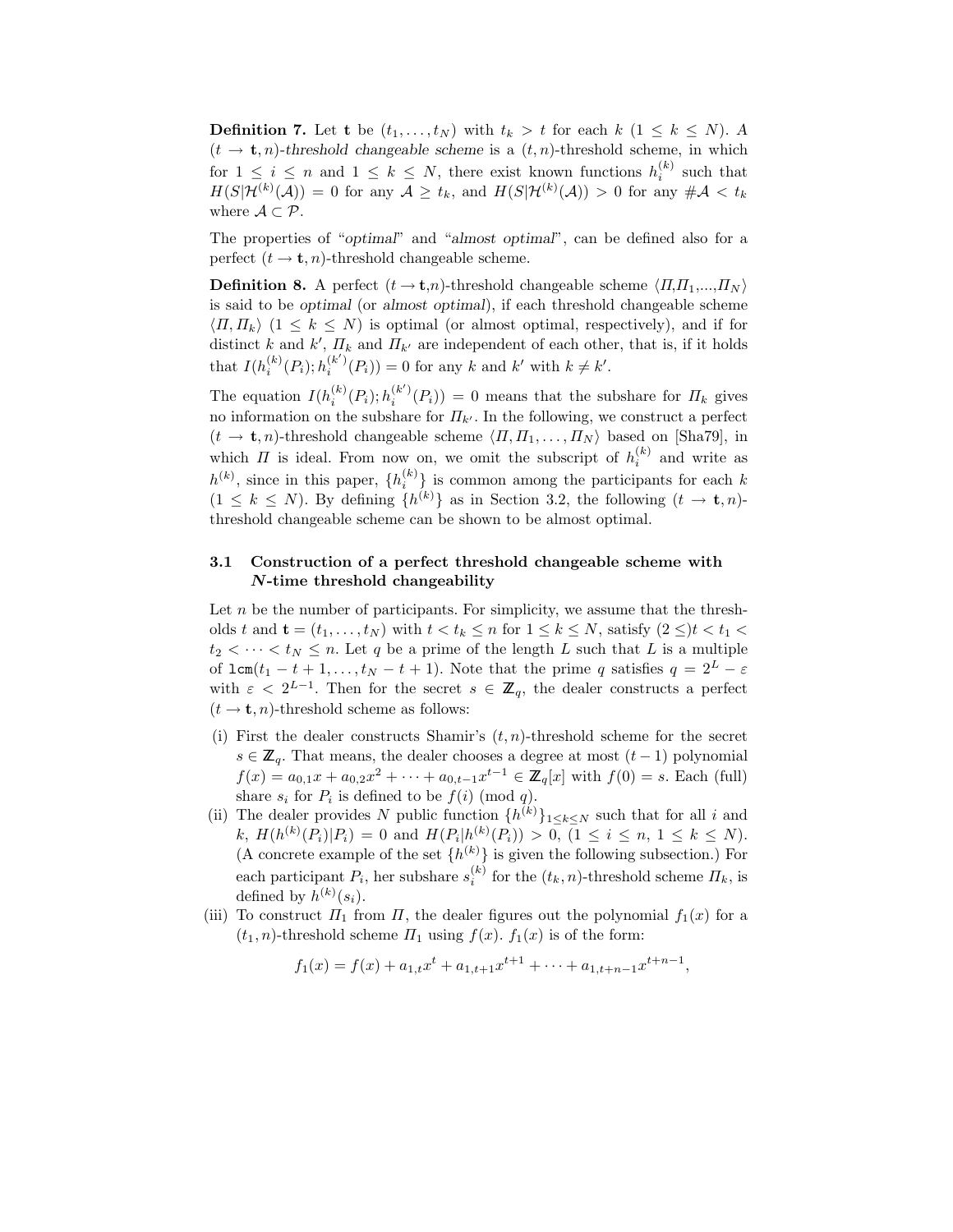where each coefficient  $a_{1,j}$   $(t \leq j \leq t+n-1)$  is found by the *n* equations  $f_1(i) = h^{(1)}(s_i)$   $(1 \leq i \leq n)$ . Here we define as follows:

$$
f_1^s := f(x) + a_t x^t + \dots + a_{t_1 - 1} x^{t_1 - 1};
$$
  
\n
$$
f_1^p := f_1(x) - f_1^s(x).
$$

Then if the polynomial  $f_1^{\text{p}}(x)$  is open, the (secret) polynomial  $f_1(x)$  can be disclosed by any t, subshares from  $\{h^{(1)}(x)\}$ disclosed by any  $t_1$  subshares from  $\{h^{(1)}(i)\}_{1\leq i\leq n}$ .

(iv) For  $k$   $(1 \leq k \leq N-1)$ , to construct  $\Pi_{k+1}$  from  $\Pi_k$ , the dealer figures out the polynomial  $f_{k+1}(x)$  for  $\Pi_{k+1}$  using  $f_k^s(x)$ .  $f_{k+1}(x)$  is of the form:

 $f_{k+1}(x) = f_k^s(x) + a_{k+1,t_k}x^{t_k} + \cdots + a_{k+1,t_k+n-1}x^{t_k+n-1},$ 

where the *n* coefficients  $a_{k+1,j}$   $(t_k \leq j \leq t_k + n - 1)$  are found by the *n* equations  $f_{k+1}(i) = h^{(k+1)}(s_i)$   $(1 \leq i \leq n)$ . Here we similarly define as follows:

$$
f_{k+1}^s(x) := f_k^s(x) + a_{k+1,t_k} x^{t_k} + \dots + a_{k+1,t_{k+1}-1} x^{t_{k+1}-1};
$$
  

$$
f_{k+1}^p(x) := f_{k+1}(x) - f_{k+1}^s(x).
$$

(v) The dealer securely distributes each  $s_i$  to  $P_i$ , and publishes N polynomials  $f_1^{\text{D}}(x), \ldots, f_N^{\text{D}}(x)$  and the N functions  $h^{(1)}, \ldots, h^{(N)}$  which derive the subshares from shares.

If no threshold changing has happened, the combiner recovers the secret s by gathering any t (full) shares  $s_{i_j}$   $(1 \leq j \leq t)$  as well as in Shamir's scheme. On the other hand, in case that the combiner attempts to recover the secret in the scheme  $\Pi_k$   $(1 \leq k \leq N)$ , she gathers any  $t_k$  subshares  $s_{i\ell}^{(k)}$   $(1 \leq \ell \leq t_k)$ . Then the secret s can be figured out by the following formula which resembles so-called Lagrange polynomial interpolation:

$$
s = \sum_{j=1}^{t_k} \left( s_{i_j}^{(k)} - f_k^{\mathbf{p}}(i_j) \right) \prod_{\substack{1 \le \ell \le t_k \\ \ell \ne j}} \frac{\ell}{\ell - j}.
$$

Note that in the scheme given above,  $\Pi_1$  is constructed using  $\Pi$ , and each  $\Pi_k$  $(2 \leq k \leq N)$  is constructed using  $\Pi_{k-1}$ . On the other hand, we can also construct  $\langle \Pi, \Pi_1, \ldots, \Pi_N \rangle$  by the way that every  $\Pi_k$   $(1 \leq k \leq N)$  is constructed using  $\Pi$ , not using the previous  $\Pi_{k-1}$ . Such a scheme is, however, less efficient in the viewpoint of the amount of information the dealer has to publish, than the scheme we have just constructed in this subsection. We show the detail in Section 5.

# **3.2** Example of the functions  $\{h^{(k)}\}$

As far as we construct the scheme given in the previous subsection, we cannot make any  $\langle \Pi, \Pi_k \rangle$   $(1 \leq k \leq N)$  exactly optimal. If we constructed the scheme on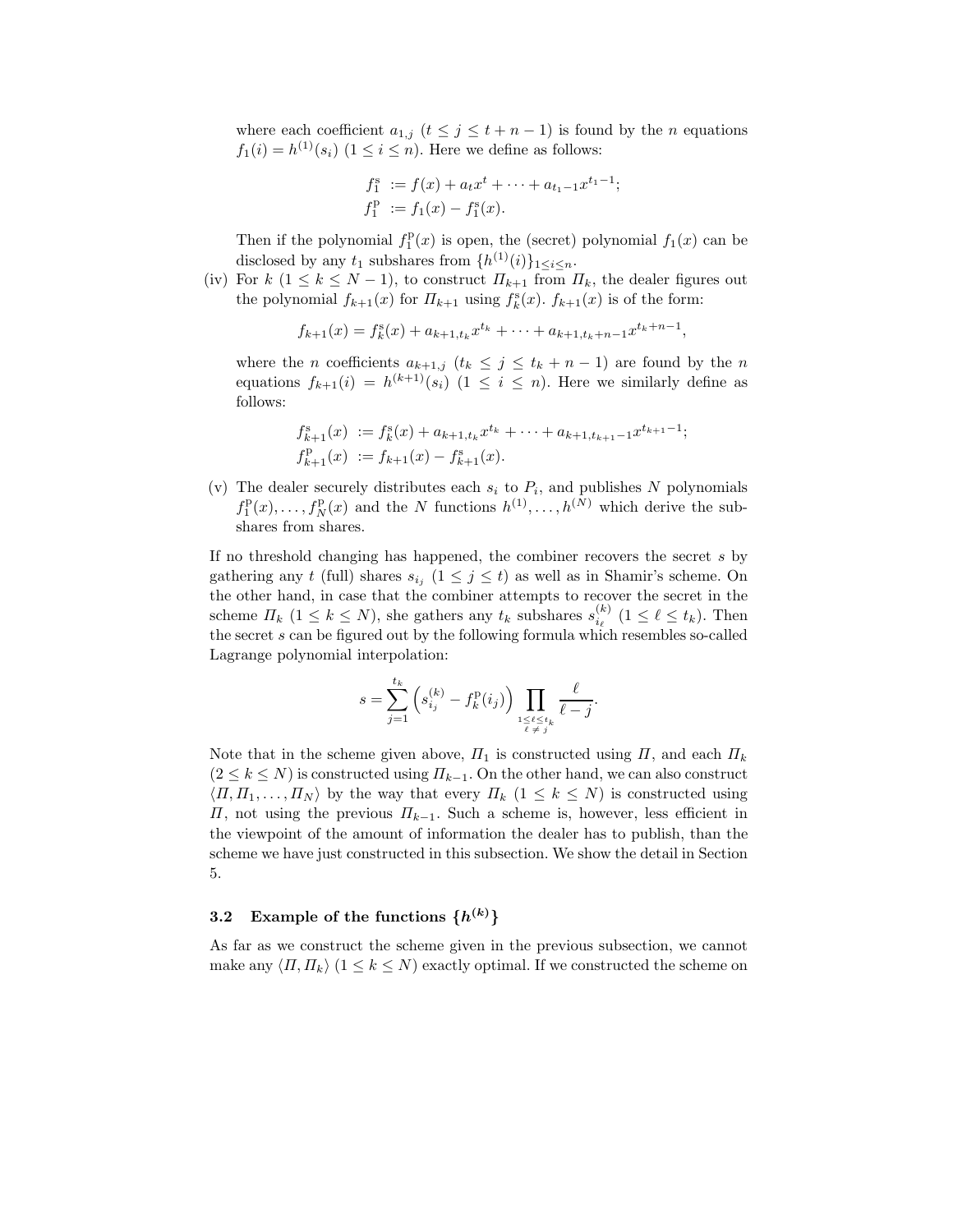a field  $\mathbb{Z}_q^{\alpha}$  with a prime q' and  $\alpha$  being a multiple of  $\text{lcm}(t_1-t+1,\ldots,t_N-t+1)$ ,<br>then we could make each  $\langle H, H_2 \rangle$  exactly orienal. But in that each we cannot then we could make each  $\langle \Pi, \Pi_k \rangle$  exactly optimal. But in that case, we cannot efficiently apply the technique by [Ped92] to that threshold changeable scheme. In a  $(t \to \mathbf{t}, n)$ -threshold changeable scheme, if  $\Pi$  is ideal, then the possible frequency N of threshold changing is restricted as the following proposition states:

**Proposition 1.** In a  $(t \to \mathbf{t}, n)$ -threshold changeable scheme  $\langle \Pi, \Pi_1, \ldots, \Pi_N \rangle$ , if  $\Pi$  is ideal, and if the whole scheme is (almost) optimal, then the possible frequency  $N_c$  of the possible thresholds satisfy  $\sum_{i=1}^{N} 1/(t_c + 1) < 1$ frequency N of the possible thresholds satisfy  $\sum_{k=1}^{N} 1/(t_k - t + 1) \leq 1$ .

*Proof.* Since  $\Pi$  is ideal, we have the following:

$$
H(S) = H(P_i) \ge H(P_i^{(1)}) + \dots + H(P_i^{(N)})
$$
  
\n
$$
\ge \left(\frac{1}{t_1 - t + 1} + \dots + \frac{1}{t_N - t + 1}\right) H(S),
$$

for each  $i$   $(1 \leq i \leq n)$ , which is what we claim.

For example in case  $t_1 = t+1$ ,  $t_2 = t+2$  and  $t_3 = t+5$ , since  $\sum_{k=1}^{3} 1/(t_k-t+1) =$ 1, the correlation yields among  $\{P_i^{(k)}\}$  if the threshold is changed more than four times. Hereafter we implicitly assume that for the set of the thresholds  $\{t, t_1, \ldots, t_N\}$  and the number N of the threshold changing satisfy the statement of the previous proposition.

Now we define the functions  $h^{(k)}$   $(1 \leq k \leq N)$  as follows. Note that q is of the length L and that L is a multiple of  $lcm(t_1 - t + 1, \ldots, t_N - t + 1)$ .

- $-$  For an element  $x \in \mathbb{Z}_q$ ,  $h^{(1)}(x)$  is the substring of x from the first (rightmost) bit to the  $(L/(t_1 - t + 1))$ -th bit. That is, for  $x \in \mathbb{Z}_q$ , we define  $h^{(1)}(x) :=$  $x \pmod{2^{L/(t_1-t+1)}}$ .
- $\overline{L}$  Define  $T_k$  to be  $\sum_{\ell=1}^k 1/(t_\ell-t+1)$ . For an element  $x \in \mathbb{Z}_q$  and  $k$  (2 ≤  $k \leq N$ ),  $h^{(k)}(x)$  is the substring of x from the  $(1 + T_x)$ , it is bit to  $(T_x)$ )  $k \leq N$ ,  $h^{(k)}(x)$  is the substring of x from the  $(1 + LT_{k-1})$ -th bit to  $(LT_k)$ -<br>th bit. That is for  $x \in \mathbb{Z}$  and  $k (2 \leq k \leq N)$ , we define  $h^{(k)}(x) :=$ th bit. That is, for  $x \in \mathbb{Z}_q$  and  $k$   $(2 \leq k \leq N)$ , we define  $h^{(k)}(x) :=$  $\int \frac{x}{2^{LT_{k-1}}}$  $\Big] \pmod{2^{L/(t_k-t+1)}}.$

In the following, we show that the proposed  $(t \to \mathbf{t}, n)$ -threshold changeable scheme using functions  $\{h^{(k)}\}$  given above, is almost optimal.

**Proposition 2.** The  $(t \to \mathbf{t}, n)$ -threshold changeable scheme  $\langle \Pi, \Pi_1, \ldots, \Pi_N \rangle$ in Section 3.1, is almost optimal, if it uses the functions  $\{h^{(k)}\}\$  given above.

*Proof.* We will prove that our scheme satisfies the conditions in Definition 8, that is, the conditions (1), (2) and (3) in Definition 6 and the condition that for k and k' with  $k \neq k'$ ,  $\Pi_k$  and  $\Pi_{k'}$  are independent of each other.<br>The first condition (1) follows immediately from the fact t

The first condition (1) follows immediately from the fact that  $\Pi$  is just Shamir's scheme.

 $\blacksquare$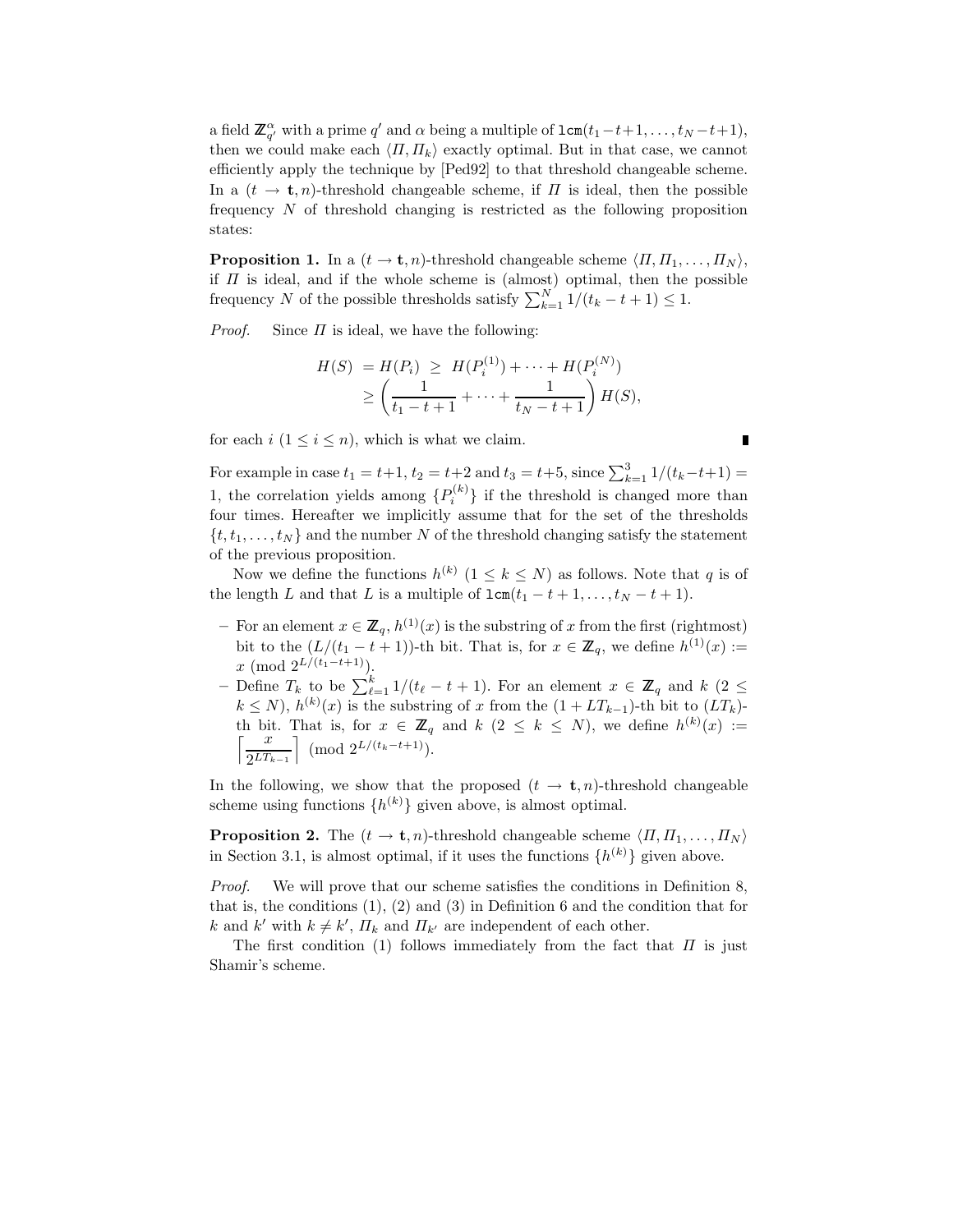Next we show the third condition. Since we suppose that  $q$  is a prime such that  $q = 2^L - \varepsilon$  with  $\varepsilon < 2^{L-1}$ , then we have the following:

$$
H(S) = \log(2^{L} - \varepsilon) \ge \log(2^{L} - 2^{L-1}) = L - 1.
$$

Furthermore from  $H(h^{(k)}(P_i)) \le L/(t_k - t + 1)$  for each  $k$   $(1 \le k \le N)$ , we can get the following:

$$
0 \le H(h^{(k)}(P_i)) - \frac{H(S)}{t_k - t + 1} \le \frac{L}{t_k - t + 1} - \frac{L - 1}{t_k - t + 1} = \frac{1}{t_k - t + 1} \le \frac{1}{2}
$$

Hence the third condition is satisfied. The second one is immediately obtained from the third one.

Finally, the last condition that  $I(h^{(k)}(P_i); h^{(k')}) = 0$  for each k, k' with  $k \neq k'$ , comes from the fact that for any  $x \in \mathbb{Z}_q$ , the strings  $h^{(k)}(x)$  and  $h^{(k')}(x)$  are indeed disjoint.

# **4** Efficient VSS for  $(t \rightarrow t, n)$ -threshold changeable **scheme**

In this section, we make the  $(t \to \mathbf{t}, n)$ -threshold scheme  $\langle \Pi, \Pi_1, \ldots, \Pi_N \rangle$  verifiable. Denote, by  $\Pi^v$ , the verifiable  $(t, n)$ -threshold scheme derived by making *Π* verifiable. Also for each  $k$  ( $1 \le k \le N$ ), denote, by  $\Pi_k^v$ , the verifiable  $(t_k, n)$ -<br>threshold scheme derived by making  $H_k$  verifiable. To provide the unconditional threshold scheme derived by making  $\Pi_k$  verifiable. To provide the unconditional security and non-interactivity among the entities for verification, we adopt Pedersen's technique [Ped92]. Of course, by constructing  $\Pi$  and  $\Pi_k$ 's independently and by applying that technique to  $\Pi$  and each  $\Pi_k$ , we can accomplish our purpose, but here we contrive to make the amount of information the dealer has to publish, by applying [Ped92] to the very  $(t \to \mathbf{t}, n)$ -threshold changeable scheme given in the previous section.

How to set up the parameters q, t,  $t_k$  ( $1 \le k \le N$ ), N and  $\{h^{(k)}\}$  ( $1 \le k \le N$ ) is exactly the same as the previous section. In addition to those parameters, we let p be a prime such that q divides  $p-1$  and such that  $q^2 < p$  holds<sup>2</sup>, and let  $\alpha$ and  $\beta$  be order-q elements in  $\mathbb{Z}_p^*$ . Those two bases  $\alpha$  and  $\beta$  should be randomly picked up by the dealer, or should be chosen by some trusted third party, not so that  $\log_{\alpha} \beta$  may be known to any entities joining the scheme. Note that for s and u belonging to  $\mathbb{Z}_q$ , the dealer can find another pair  $(s', u') \in \mathbb{Z}_q \times \mathbb{Z}_q$ <br>such that  $s^s \beta^u = s^{s'} \beta^{u'}$  (mod n) if and only if the knows the discrete logarithm such that  $\alpha^s \beta^u = \alpha^{s'} \beta^{u'} \pmod{p}$  if and only if she knows the discrete logarithm  $\log_{\alpha} \beta$  under the modulo p.

In the following, we describe how to construct an almost optimal  $(t \to \mathbf{t}, n)$ threshold changeable scheme with verifiability.

<sup>&</sup>lt;sup>2</sup> Usually we let p and q be a 1024-bit prime and a 160-bit prime, respectively. Hence this assumption  $q^2 < p$  restricts quite little for p and q.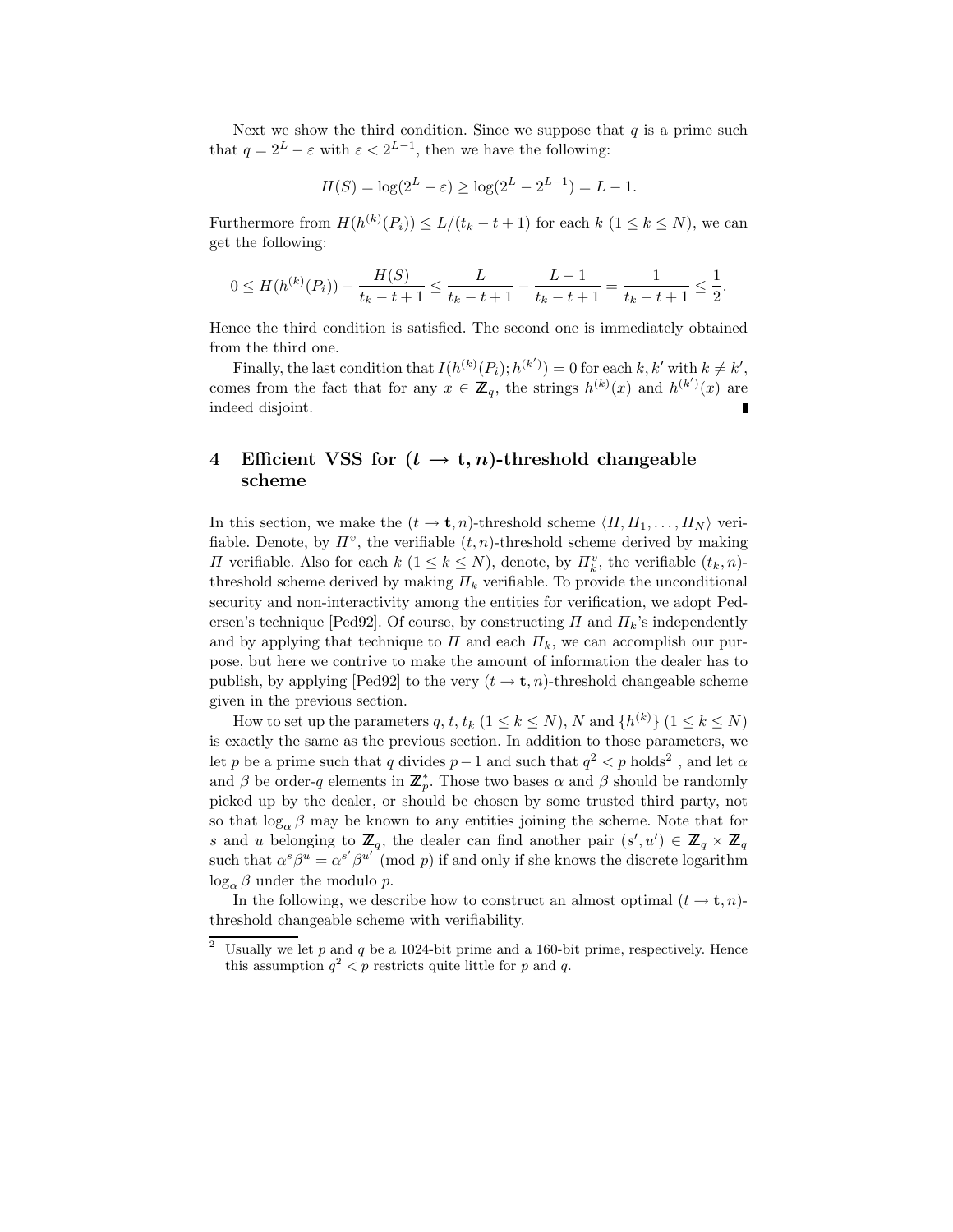- (i) First the dealer constructs a perfect and verifiable  $(t, n)$ -threshold scheme  $\Pi$ just like [Ped92]. That means for a secret  $s \in \mathbb{Z}_q$ , the dealer randomly picks up a degree at most  $(t-1)$  polynomial  $f(x) \in \mathbb{Z}_q[x]$  such that  $f(0) = s$ , and also picks up a random  $u \in \mathbb{Z}_q$  and a degree at most  $(t-1)$  polynomial  $g(x) \in \mathbb{Z}_q[x]$  such that  $g(0) = u$ . The full share for  $P_i$  is defined by  $f(i)$ . Also  $u_i$  is defined by  $g(i)$  and called *a twin share* for  $P_i$ . Here let  $f(x) =$  $s + a_{0,1}x + \ldots + a_{0,t-1}x^{t-1}$  and  $g(x) = u + b_{0,1}x + \ldots + b_{0,t-1}x^{t-1}$ . The commitments  $E_0, E_1, \ldots, E_{t-1}$  for  $(s, u), (a_{0,1}, b_{0,1}), \ldots, (a_{0,t-1}, b_{0,t-1})$  are defined by  $E_0 := E(s, u)$  and  $E_j := E(a_{0,j}, b_{0,j})$   $(1 \le j \le t - 1)$ , where for  $x, y \in \mathbb{Z}_q$ ,  $E(x, y) := \alpha^x \beta^y \pmod{p}$ .
- (ii) For each i and  $k$   $(1 \leq i \leq n, 1 \leq k \leq N)$ , the dealer computes  $s_i^{(k)}$  and  $(k)$  and  $k$   $(k)$  and  $k$   $(k)$  and  $k$   $(k)$  and  $k$   $(k)$  and  $k$   $(k)$  $u_i^{(k)}$  defined by  $h^{(k)}(s_i)$  and  $h^{(k)}(u_i)$ , respectively. Each  $s_i^{(k)}$  and each  $u_i^{(k)}$ are called a subshare and *a twin subshare*, respectively.
- (iii) To construct  $\Pi_1^v$  from  $\Pi^v$ , the dealer figures out the polynomials  $f_1(x)$  and  $g_1(x)$  of the form:  $g_1(x)$  of the form:

$$
f_1(x) = f(x) + a_{1,t}x^t + \dots + a_{1,t+n-1}x^{t+n-1};
$$
  
\n
$$
g_1(x) = g(x) + b_{1,t}x^t + \dots + b_{1,t+n-1}x^{t+n-1},
$$

where the *n* coefficients  $a_{1,j}$  and the *n* coefficients  $b_{1,j}$  ( $t \leq j \leq t + n - 1$ ) are determined by the *n* equations  $f_1(i) = s_i^{(1)}$  and by the *n* equations  $g_1(i) = u_i^{(1)}$ , respectively. Here we define as follows:

$$
f_1^s(x) := f(x) + a_{1,t}x^t + \cdots + a_{1,t_1-1}x^{t_1-1};
$$
  
\n
$$
f_1^p(x) := f_1(x) - f_1^s(x).
$$

Similarly we define  $g_1^s(x) := g(x) + b_{1,t}x^t + \cdots + b_{1,t-1}x^{t-1}$  and  $g_1^p(x) :=$ <br> $g_1(x) = g_2^s(x)$ . For each  $j \neq t \leq j \leq t-1$  the commitment  $F$ , for  $(g_1, h_1)$  $g_1(x) - g_1^s(x)$ . For each  $j$   $(t \leq j \leq t_1 - 1)$ , the commitment  $E_j$  for  $(a_{1,j}, b_{1,j})$ is defined by  $E(a_{1,j}, b_{1,j}).$ 

(iv) For  $k$  ( $1 \le k \le N-1$ ), to construct  $\Pi_{k+1}^v$  from  $\Pi_k^v$ , the dealer figures out the polynomials  $f_{k-1}(x)$  and  $g_k(x)$  using  $f_s(x)$  and  $g_s^s(x)$  respectively the polynomials  $f_{k+1}(x)$  and  $g_{k+1}(x)$  using  $f_k^s(x)$  and  $g_k^s(x)$ , respectively.<br>  $f_{k+1}(x)$  and  $g_{k+1}(x)$  are of the form:  $f_{k+1}(x)$  and  $g_{k+1}(x)$  are of the form:

$$
f_{k+1}(x) = f_k^s(x) + a_{k+1,t_k}x^{t_k} + \dots + a_{k+1,t_k+n-1}x^{t_k+n-1};
$$
  

$$
g_{k+1}(x) = g_k^s(x) + b_{k+1,t_k}x^{t_k} + \dots + b_{k+1,t_k+n-1}x^{t_k+n-1},
$$

where the *n* coefficients  $a_{k+1,j}$  and the *n* coefficients  $b_{k+1,j}$  ( $t_k \leq j \leq t_k +$  $n-1$ ) are determined by the n equations  $f_{k+1}(i) = s_i^{(k+1)}$  and by the n equations  $g_{k+1}(i) = u_i^{(k+1)}$ , respectively. Here we define as follows:

$$
f_{k+1}^{s}(x) := f_{k}^{s}(x) + a_{k+1,t_{k}}x^{t_{k}} + \cdots + a_{k+1,t_{k+1}-1}x^{t_{k+1}-1};
$$
  

$$
f_{k+1}^{p}(x) := f_{k+1}(x) - f_{k+1}^{s}(x).
$$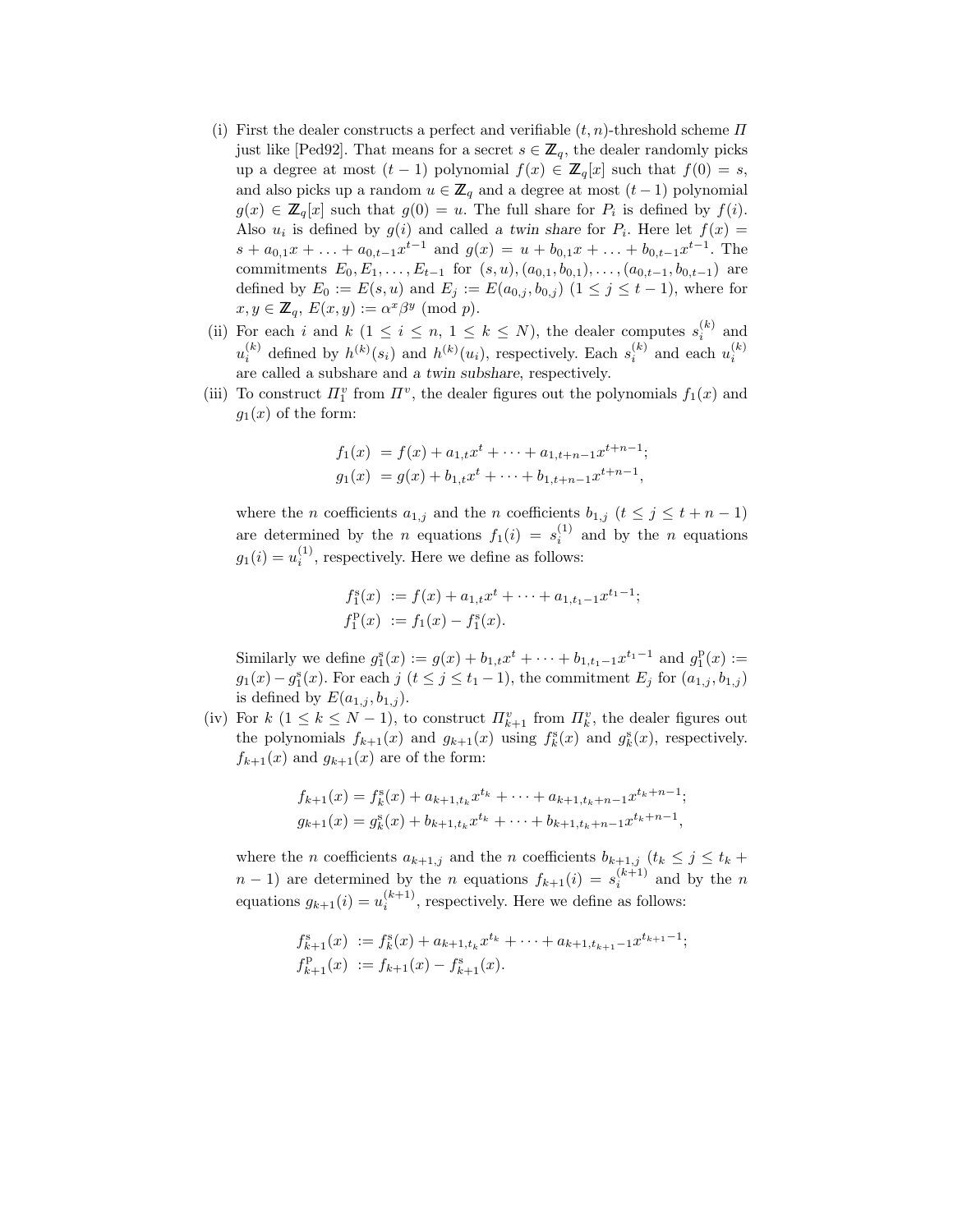Similarly we define  $g_{k+1}^s(x) := g_k^s(x) + b_{1,t_k}x^t + \cdots + b_{k+1,t_{k+1}-1}x^{t_{k+1}-1}$ and  $g_{k+1}^{\text{R}}(x) := g_{k+1}(x) - g_{k+1}^{\text{s}}(x)$ . For each  $j$   $(t_k \leq j \leq t_{k+1} - 1)$ , the commitments  $E_j$  for  $(a_{k+1,j}, b_{k+1,j})$  are defined by  $E(a_{k+1,j}, b_{k+1,j})$ .

(v) The dealer securely distributes each  $(s_i, u_i)$  to  $P_i$ , and publishes the  $2n$ polynomials  $\{f_k^{\text{P}}(x)\}_{1\leq k\leq N}$  and  $\{g_k^{\text{P}}(x)\}_{1\leq k\leq N}$ ,  $\{h^{(k)}\}_{1\leq k\leq N}$  and the com-<br>mitmonts  $\{F_k\}_{k\leq k\leq N}$ mitments  ${E_j}_{0 \leq j \leq N}$ .

Each participant  $P_i$  given  $(s_i, u_i)$  can verify whether her share and twin share are correct, or not, by the following verification:

$$
E(s_i, u_i) = \prod_{j=0}^{t-1} E_j^{i^j} \; (\text{mod } p),
$$

and also can, for each  $k$   $(1 \le k \le N)$ , verify whether each pair  $(s_i^{(k)}, u_i^{(k)})$  of her subshares and twin subshares is correct, or not, by the following verification:

$$
E(s_i^{(k)} - f_k^{\mathrm{p}}(i), u_i^{(k)} - g_k^{\mathrm{p}}(i)) = \prod_{j=0}^{t_k - 1} E_j^{i^j} \pmod{p}.
$$

In recovering the secret, the combiner can similarly verify whether the full shares or the subshares she has gathered, are correct, or not, by the verification given above.

#### **5 Efficiency of the proposed scheme**

In this section, we estimate the efficiency of the proposed verifiable threshold changeable scheme with N-time threshold changeability. For simple description, we name the various types of the schemes as follows:

- Scheme-I: A verifiable  $(t \to t, n)$ -threshold changeable scheme  $\langle \Pi^v, \Pi^v_1, \ldots, \Pi^v_N \rangle$ <br>in which  $H$  and all  $H_t$ ,  $(1 \leq k \leq N)$  are independently constructed by in which  $\Pi$  and all  $\Pi_k$   $(1 \leq k \leq N)$  are independently constructed by using Shamir's method, and in which Pedersen's technique is independently applied to  $\Pi$  and each  $\Pi_k$ .
- Scheme-II: A verifiable  $(t \to t, n)$ -threshold changeable scheme  $\langle \Pi^v, \Pi^v_1, \ldots, \Pi^v_N \rangle$ <br>in which sach  $(t \to t, n)$  threshold changeable scheme  $\langle \Pi, \Pi_1 \rangle$   $(1 \leq k \leq N)$ in which each  $(t \to t_k, n)$ -threshold changeable scheme  $\langle \Pi, \Pi_k \rangle$   $(1 \leq k \leq N)$ is independently constructed, and in which Pedersen's technique is independently applied to each  $\langle \Pi, \Pi_k \rangle$ .
- **Scheme-III:** The proposed verifiable  $(t \rightarrow t, n)$ -threshold changeable scheme  $\langle \Pi^v, \Pi^v_1, \ldots, \Pi^v_N \rangle$  we have constructed in Section 4.

In the following, we show the efficiency for the dealer. Precisely, we, in Figure 1, show the amount of information she has to securely distributed and the amount of information she has to publish, in Scheme-I, in Scheme-II and in Scheme-III, respectively. As seen in Figure 1, to be sure that Scheme-I is su-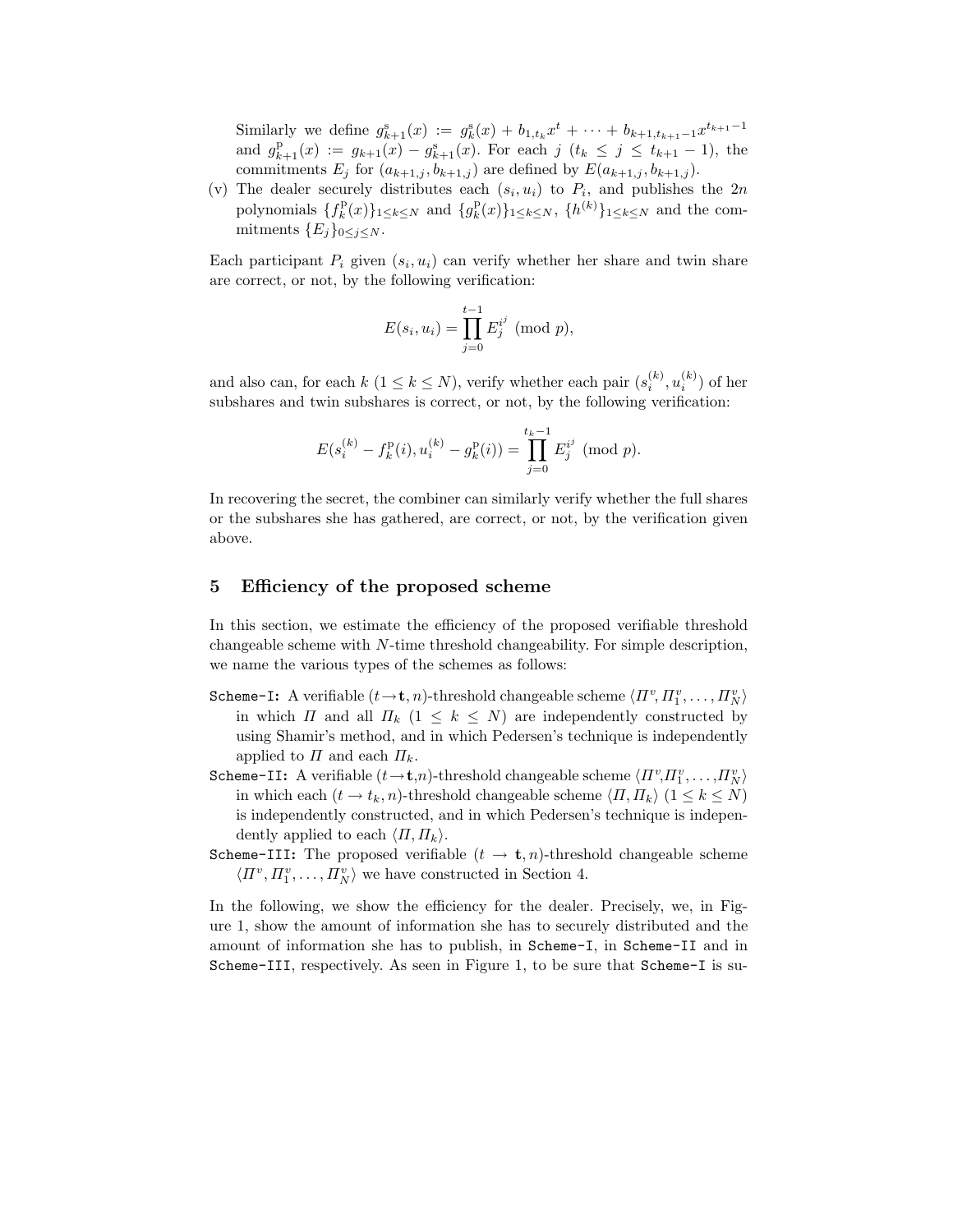| Scheme | $By-SC$<br>$(\times H(S))$ | COP<br>$(\times \log q)$    | Commitment<br>$(\times \log p)$ | Security                                                         |
|--------|----------------------------|-----------------------------|---------------------------------|------------------------------------------------------------------|
| I.     | $2(N + 1)$                 | 0                           | N<br>$t+\sum(t_k-1)$<br>$k=1$   | $\Pi$ : perfect $(t, n)$ -TS<br>$\Pi_k$ : perfect $(t_k, n)$ -TS |
| II     | $\overline{2}$             | $2\sum(n-t_{k}+1)$<br>$k=1$ | $t+\sum(t_{k}-1)$<br>$k=1$      | $\Pi$ : perfect $(t, n)$ -TS<br>$\Pi_k$ : $(t-1, t_k, n)$ -RS    |
| III    | $\overline{2}$             | $2(nN+t-t_N)$               | $max_{1 \leq k \leq N} t_k$     | $\Pi$ : perfect $(t, n)$ -TS<br>$\Pi_k$ : $(t-1, t_k, n)$ -RS    |

By-SC **:** The amount of information per one participant, which the dealer has to distribute by some secure channel.

COP : The amount of information of the coefficients of the open polynomials  $\{f_k^P(x)\}\$ and  ${g_k^D(x)}$ , which the dealer has to publish to control the thresholds.

Commitment **:** The amount of information of the commitments, which the dealer has to open for verification of the full shares and the subshare.

Security **:** The security of the schemes  $\Pi, \Pi_1, \ldots, \Pi_N$  as threshold schemes. The terms "TS" and "RS" stand for "threshold scheme" and "ramp scheme", respectively.

#### Fig. 1. Comparison of the efficiency of Scheme-I, II, III

perior to the others in view of the security of each  $\Pi_k$ , but that scheme requires much more amount of information to be securely distributed. Since in Scheme-II and Scheme-III, such amount does not depend upon the number of the frequency of the threshold changing, we discuss Scheme-II and Scheme-III.

Denote, by  $A_{\rm II}$  and  $A_{\rm III}$ , the total amount of information the dealer has to publish in Scheme-II and in Scheme-III, respectively.

**Proposition 3.** Suppose that  $t \geq 2$ ,  $t_k > 2$   $(1 \leq k \leq N)$  and  $p, q$  are prime such that  $q|(p-1)$  and such that  $q^2 < p$ . Then  $A_{\text{III}} < A_{\text{II}}$  holds. That means Scheme-III is more efficient than Scheme-III in view of the amount of information the dealer has to publish.

*Proof.* First note that we may let  $\max_{1 \leq k \leq N} t_k = t_N$  without loss of generality. From the definition, we have

$$
A_{II} = \left(t + \sum_{k=1}^{N} (t_k - 1)\right) \log p + 2 \left(\sum_{k=1}^{N} (n - t_k + 1)\right) \log q;
$$
  
\n
$$
A_{III} = t_N \log p + 2(nN + t - t_N) \log q.
$$

Then we can get the following:

$$
A_{\rm II} - A_{\rm III} = \left( t + \sum_{k=1}^{N-1} t_k - N \right) \left( \log p - \log q^2 \right),
$$